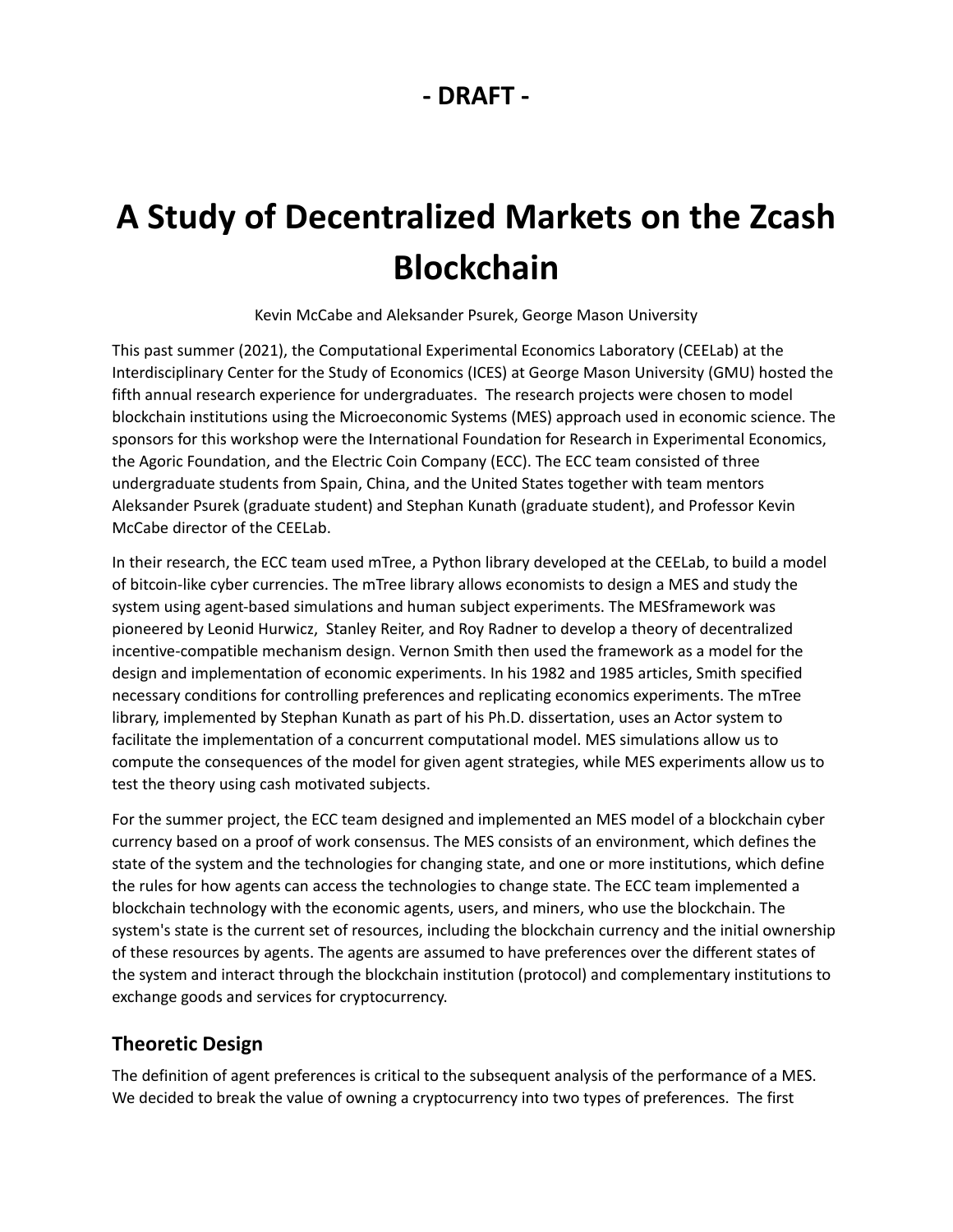preference for valuation is in terms of the long-term public asset value of the cryptocurrency. This valuation assumes that sometime in the longer run, tokens are defined as a lottery with different probabilities of different potential future values of the tokens. Let  $L_A = (y, \alpha)$  define a lottery on tokens to be paid sometime in the future.  $\mathsf{L}_{\mathsf{A}}$  is understood to mean a token holder will receive y for each token with probability  $\alpha$  and 0 for each token with probability 1- $\alpha$ . The expected value and fundamental value of this lottery is  $e_A = \alpha \cdot y$ . If our token holder is risk-averse, then the expected utility of holding the token until the future date is given by eu =  $\alpha \cdot u(y) + (1 - \alpha)u(0)$ , where  $u(x)$  is the utility of the monetary outcome x.

People may trade tokens speculating on capital gains. If a trader buys a token at price  $p_t$  and sells the token at price  $p_{t+1}$  then the capital gains on that token is simply ( $p_{t+1} - p_t$ ). Such speculative behavior is known to produce price bubbles in laboratory asset markets and may explain some of the price volatility in cyber currencies.

The second valuation mechanism is the indirect private value model, which assumes that the value of a medium of exchange is the value of its purchasing power. Specific cryptocurrencies would then have different potential indirect private values. A simple version of this model is Alfred Marshall's model of supply and demand. In this model, we can think of a token as offering a medium of exchange for a good that a buyer could pay a seller in exchange. We can use the fundamental value of the token as their store of value, allowing buyers and sellers to trade tokens, knowing they will be valuable in the future. Let V be the maximum a buyer is willing to pay (denominated in tokens) for good, and let C be the minimum amount (denominated in tokens) that the seller is willing to accept. Assuming no other transaction costs, the buyer and seller could agree on a price p (denominated in tokens) between V and C, with the buyer earning surplus V – p and the seller earning surplus  $p - C$  with the gains from exchange being V – C. Given this model, we can write a buyer's surplus,  $v = V - p$ , as the value of a transaction sending p tokens to the seller and the seller then completing the transaction. If we let  $\beta$  be the subjective belief that this will happen, then the buyers expected value EV =  $\beta V$  – pf, where f is the fee for making the transaction. Buyers will choose transactions that maximize the sum of the expected value of transactions.

Given these preferences, we can define the actual performance for the MES as the cumulative gains from exchange. We can then define market efficiency as actual performance divided by maximum gains from exchange that could have been achieved.

# **Institutions**

The primary institution of interest is the blockchain protocol, which includes the consensus mechanism, the block rewards mechanism, and the transacting mechanism, which includes a history of all transactions on the chain. All these features are common to the basic blockchain infrastructure, but additionally, we model privacy, the type allowed by Zcash, and its shielded transactions. The economic value of such transactions is the protection of property rights from bad state actors and the protection from the strategic behavior of economic competitors who may use unencrypted blockchain transactions as strategic information.

Additional institutions required for our MES are a double auction and coin wrapping institution. The Double Auction provides a centralized exchange in which individual users and miners can buy or sell a cryptocurrency for a fiat currency. The coin wrapping institution provides a mechanism for wrapping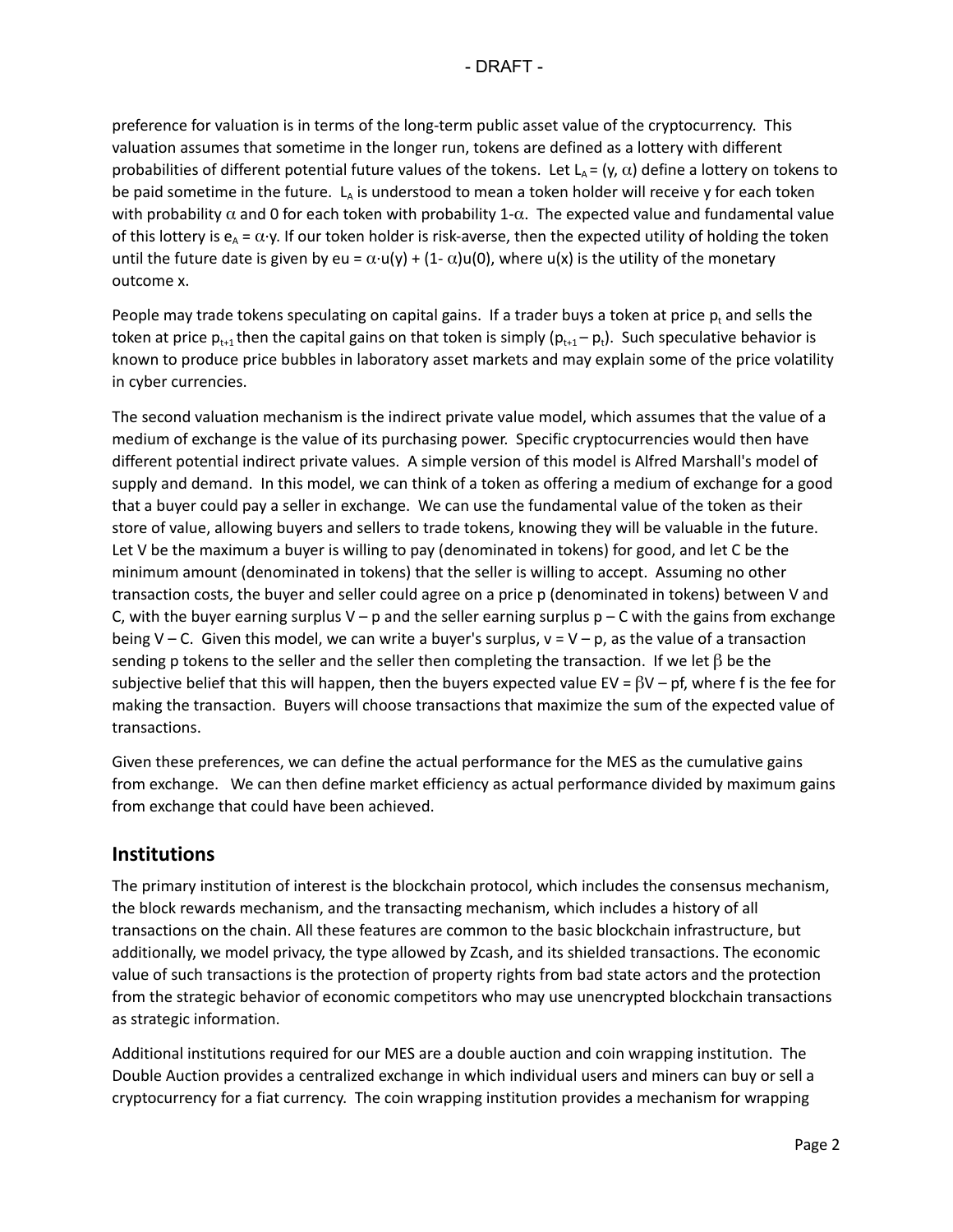foreign coins on a primary blockchain, permitting the formal simulation study of Zcash Shielded Assets (ZSAs) on the privacy-enabled chain. Of course, adding such assets requires support by the blockchain, so blockchain institutions supporting ZSA are also modeled.

#### **Experiment**

The main criticism of simulation modeling has to do with the behavior of individuals – modeling human behavior is necessarily a sterile and axiomatic exercise. For this reason, results from MES simulation should be viewed as a theoretical prediction, so to test the validity of this theoretic prediction, an experiment will be run with the simulated agents and repeated with authentic human subjects. Individuals will either be provided with assets (native coins) by the experimenter throughout the experiment for no cost or be allowed to mine (pay) for the coin assets. Individuals will also have access to the double auction institution to trade coins for fiat and be informed of a fundamental value for the coins, which will be redeemed after a predetermined number of trading periods. The experiment is in the vein of asset market experiments pioneered by Vernon Smith in 1988, following the Smith 2000 model of flat asset values. It presents an improvement over a similar human-subject experiment that attempts to study mining behavior, [Lambrecht](https://www.econstor.eu/bitstream/10419/235026/1/1759863653.pdf) et al. 2021.

The experiment will allow us to test if the consequences of our theory assumptions are correct and study the possible reasons for the behavior and outcomes we observe if the theory is incorrect.

## **Economically Motivating Wrapped Assets (ZSAs)**

As part of our research and learning on blockchains, we were asked to consider various economic mechanisms for supporting ZSAs, which are wrapped versions of foreign assets which are subsequently represented on the Zcash blockchain. This research aims to explore the space of economic mechanisms for imposing fees on ZSA holders that are fair and consistent with those paid by ZEC holders. In evaluating a mechanism design, we study the property rights supported by the mechanism and the miner and user incentives created by the rules of the mechanism. We do this in the spirit of building research hypotheses that require experimental testing, both in the laboratory and in the field, as we learn more about blockchain economics and private transactions. The discussion below should not be used as consulting advice but rather as contributing to the academic discussion of mechanism designs in blockchain economies.

## **Zcash Background and Advantages**

Given the transparency of blockchain transactions, most cryptocurrencies reveal your full transaction history and holdings to everyone. We use Ronald Coase's model of transaction costs to help understand why interested parties may or may not engage in trade and propose the following model of user transactions. A transaction on the blockchain is a triple (s\_id, r\_id, q) where s\_id is the sender, r\_id is the receiver, and q is the quantity of currency sent from s\_id to r\_id. Moving forward, the model looks at sender incentives to make the transaction. The asymmetrical model can also be written down for receiver incentives. We do not provide an index for users to keep the model notation simple. Let  $v_k$  be the value to the user of making a specific transaction, denoted k, and  $c_k$  the cost of making the transaction. We assume these values and costs are evaluated in a domain of considered transactions,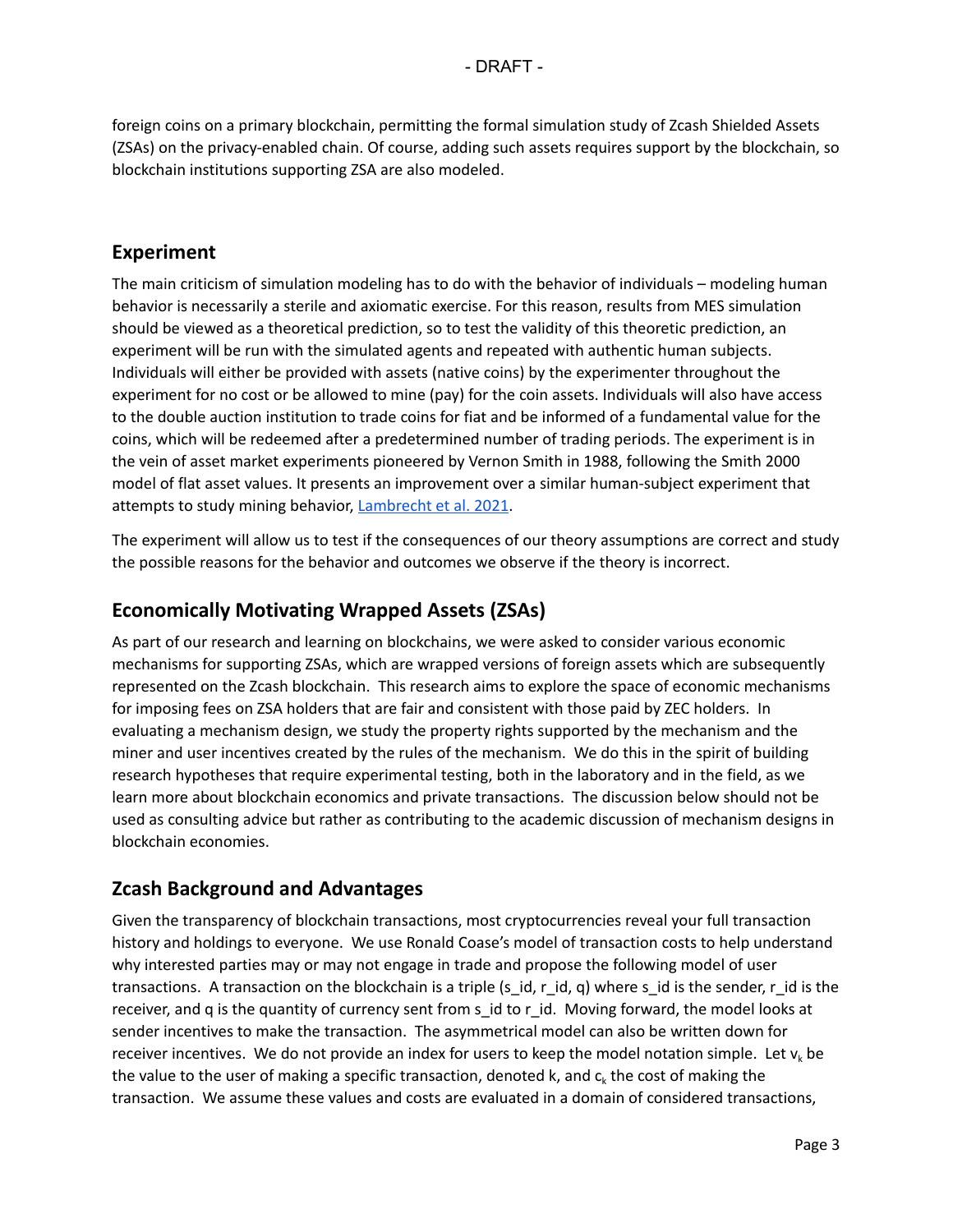and we call  $v_k$  - C<sub>k</sub> the gains from trade in making transaction k. In making the transaction, there is some uncertainty that the transaction will be completed as intended. We will model this as the subjective probability  $p_k$ , resulting in the expected gains from trade  $e_k = p_k(v_k - C_k)$ . We assume that users form a transaction plan by ordering potential transactions from the highest positive expected gains denoted  ${\sf e}_{\sf \scriptscriptstyle 1}$ ,  $...,$   $e_T$  over time. Note that this model does not include discount rates but does allow for the dynamic removal and arrival of ( $C_{k}$ ,  $p_{k}$ ) opportunities that we assume are automatically ordered into the transaction plan. Note that sender plans are likely to be myopic about future opportunities, resulting in potential time inconsistencies.

Our main hypothesis is that a person can be hurt (at least economically) by being made a target by others when information about a transaction is made public. This harm occurs because of the actions of business competitors or bad actors, who take actions based on the information they see to exploit the users making the transaction. If we denote that harm by the constant  $C'$ , we can model a user's subjective expected harm as  ${\sf q}_\kappa$  This results in the expected cost equation  ${\sf C}_\kappa+{\sf q}_\kappa$  C' where  ${\sf c}_\kappa$  is now interpreted as the direct cost of making transaction k, and  $q_k$  C' as the indirect cost incurred when others act on the public nature of the transaction. Note, in general,  $q_k$  will depend on the type of transaction, the identity of the parties to the transaction, and attributes of third parties who may act on this information. Note, it is also likely that some transactions will offer reputational benefits, which are added to the model as  $r_k$ B where B is a constant benefit from public information, and  $r_k$  is the subjective probability of receiving this benefit. This results in an expected gain from exchange equal to

$$
\mathbf{e}_k = \mathbf{p}_k (\mathbf{v}_k + \mathbf{r}_k \mathbf{B} - \mathbf{C}_k - \mathbf{q}_k \mathbf{C}^t).
$$

In our analysis, we assume either  $r_k$  is positive, and  $q_k$  is zero or  $q_k$  is positive, and  $r_k$  is zero, but the overall effect on  $e_k$  could simply handle mixtures.

The Zcash blockchain went live on October 28th, 2016, to help reduce the transaction costs of exchange. Using zero-knowledge proofs, Zcash allows users to decide to make transactions without revealing information about the transaction's sender, receiver, or amount. As a result, Zcash added privacy as a valuable property right on the settlement assurances already provided by Bitcoin. This means users can avoid informational costs when  $q_k$  is positive but gain information benefits when  $r_k$  is positive. This new property right increases the gains from exchange to users.

# **The Economics of ZSAs**

The Zcash protocol in its current state (without ZSA support) provides strong support for privacy rights using zero-knowledge proofs. A mechanism for ZSA support would also need to support these privacy rights. The current Zcash protocol compensates miners through block rewards and small transaction fees. This rewards mechanism secures the chain by providing an incentive to mine honestly and incentivizes the inclusion of transactions, which has a positive, but small computational cost. This mechanism is currently working well, but adding ZSA support may increase the value of the blockchain and require additional mining rewards to maintain mining incentives. Suppose ZSAs become a major source of transactions in the future. In that case, a good transaction fee mechanism can continue to provide mining incentives, and other sources of revenue as future block rewards decrease and as the asset value of the chain increases.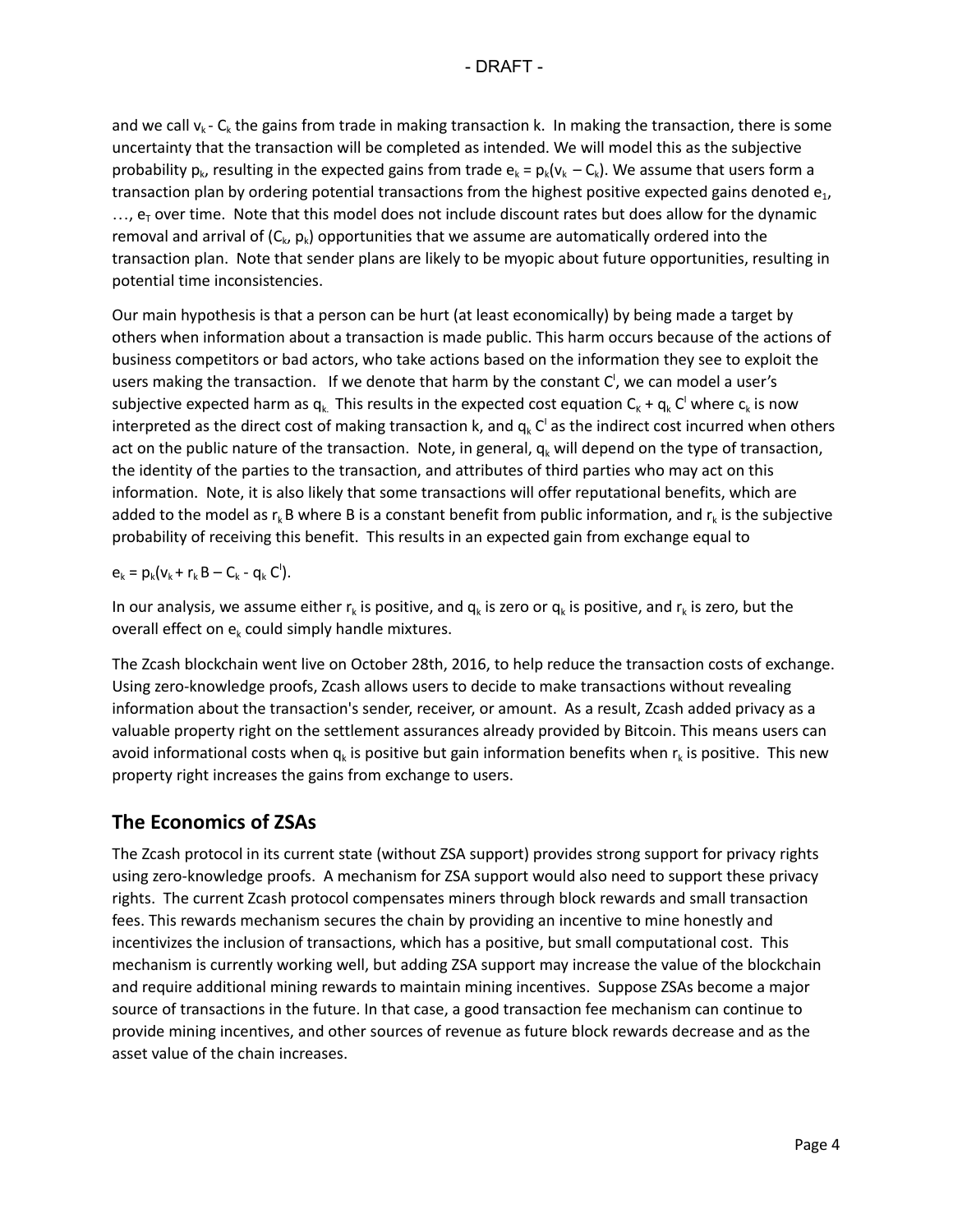Introducing a ZSA mechanism increases computational costs and block congestion, proportional to the number of ZSA transactions. The computational costs of adding transactions are negligible compared to the costs of finding the block hash and the externality costs associated with running a node. Present externality and mining costs appear sufficiently compensated by block rewards. Additionally, block congestion is not an issue as blocks are not full, but it could become a problem in the future.

The total asset value of the chain would also increase, proportional to the value of the ZSA assets. While the asset value may not appear as a cost, it can pose a security risk to the chain, as it increases the incentive for various forms of opportunistic behavior. Thus, there will be a need to increase compensation for mining in proportion to the value of the ZSA assets. If such a rewards structure is not adopted, ZSAs could pose a security risk, as documented in a [paper](http://www.ofnumbers.com/wp-content/uploads/2014/05/Will-colored-coin-extensibility-throw-a-wrench-into-the-automated-information-security-costs-of-Bitcoin.pdf) by Tim Swanson in 2014, discussing "colored coins" on the Bitcoin blockchain. Swanson discusses in greater detail the danger of an imbalance of chain asset value to block reward value, and his conclusion is that if sufficient rewards are not provided to incentivize honest miners to secure the chain, opportunists will necessarily emerge.

Another cost imposed on ZEC holders, and by proxy of the block reward Zcash miners, would be the loss of relative advantage that ZEC has over other blockchain assets. Presently, ZEC is the only asset which can be used with the Zcash zero knowledge protocols, and thus is the only one with this specific form of privacy protection. If ZSAs are allowed on the chain, these assets would also have the Zcash privacy benefits. This is a clear benefit to ZSA users, but it would decrease the demand for ZEC as the only asset with this form of privacy. However, as ZEC users presumably value this privacy aspect, they are also likely to be users of ZSAs. If, for instance, a privacy-conscious user wanted to become diversified across different assets, holding a basket of ZSAs on top of ZEC would allow greater diversification without sacrificing privacy. Such a use case could increase the attractiveness of the Zcash blockchain and draw more attention to it and ZEC as the native asset. Furthermore, if fees on ZSAs are charged in ZEC, ZEC would again have a unique value proposition above ZSAs.

It is unclear if adding ZSA support will increase or decrease the value of the Zcash protocol. Suppose a user needs to make a private transaction. In that case, they can do this by buying ZECs without wrapping other coins. Users are more likely to trust the protocol if it maintains stability in the property right structure and only makes incremental refinement of the software and protocol rules for purposes of efficiency. If ZSA support is added, it will likely require additional support for distributed exchanges (DEXs) to allow users to trade securities. Indeed, one of the transaction fee mechanisms proposed would require minimal DEX support. Adding DEX support will add additional property rights to the system but may undermine user confidence in the consistency and implementation of these property rights. This will require a well-thought-out, user-involved, and user-incentivized testing phase, which is likely to be both time-consuming and costly.

We can think of four reasons/scenarios for adding ZSA support. The first and best reason is that the addition of ZSA will foster innovations in the way the Zcash blockchain and protocol are used. A second reason may be an increased demand for Zcash transactions using wrapped versions of some other medium of exchange - stablecoins in particular. The third reason for ZSA support is as a stepping stone to future projects, including making available decentralized exchanges (DEXs). The fourth reason would be to provide a support floor for the Zcash ecosystem in the case that ZEC started losing significant value and users wanted to use alternative wrapped coins while making privacy transactions, supporting the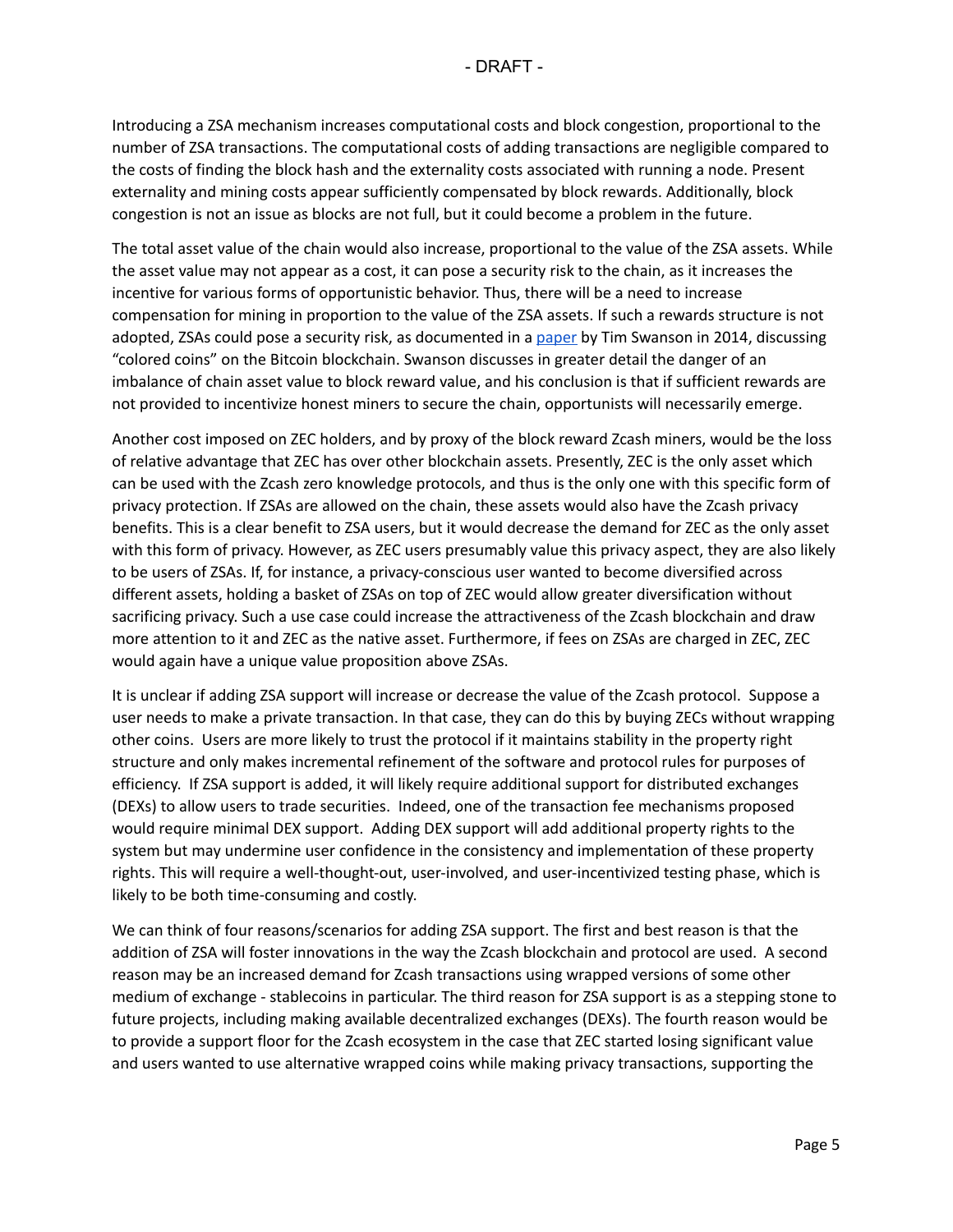core ZEC users with ZSA fees. There might be other scenarios that would emerge from innovative experiments with ZSAs if they were made available.

### **Assessment of Proposed Mechanisms**

This section aims to assess economic models of transaction fees that may be employed for the ZSAs. In general, such fee mechanisms change the cost,  $C_{k}$ , of a transaction. ECC proposed the list of mechanisms we are looking at. We can look at each mechanism proposal using the following criteria:

- 1. Does the mechanism impose costs on ZSA holders that are fair and consistent to current ZEC holders?
- 2. Does the mechanism extend Zcash property rights on ZECs to ZSAs?
- 3. Does the mechanism reduce the security concerns that emerge by adding ZSA support to the blockchain?
- 4. Does the mechanism provide revenue to cover additional protocol costs and Zcash core support revenues?
- 5. How does the mechanism incentivize user trust in the blockchain and, subsequently, the transactions they make?
- 6. How does the mechanism incentivize miner behavior?

The analysis we provide below is preliminary based on our understanding of the microeconomic system underlying privacy transactions. We would be interested in feedback as we continue to study these interesting mechanism design problems.

#### <span id="page-5-0"></span>**[Computational-Cost Transaction Fees](#page-12-0)**

This mechanism would simply have ZSA transactions pay a fee in ZEC to compete with other pending transactions for inclusion in a block.

This mechanism is identical to the current Zcash protocol, so it would be nearly trivial to implement and the easiest to understand by users. It is therefore the most likely to foster the use of ZSA's on the blockchain. Whether or not the protocol is fair to current ZEC holders is less obvious. On the one hand ZSA users would have access to the same privacy capabilities of the Zcash blockchain, but on the other hand they would not face the inherent currency dilution from block reward issuance. Conversely, they would have to purchase ZEC to pay fees, driving up ZEC prices, but not experiencing capital gains from holding ZEC. This buying pressure would also increase the liquidity of ZEC. Additionally, expanding the capabilities of the Zcash chain could increase the amount of interest in the chain and therefore increase the value of ZEC. On balance, these benefits to ZEC holders may be enough to create fairness, but this is a subjective valuation. If ZSAs prove to be very popular and impose significant costs on the chain, it seems this mechanism would indeed be unfair.

Currently, there is an excess capacity in blocks that are limited in size and production rates. If these capacity constraints are reached, fees will likely be bid up by users. Still, there is no guarantee that the fee will cover escalating externality costs. In this case the protocol might have to price this additional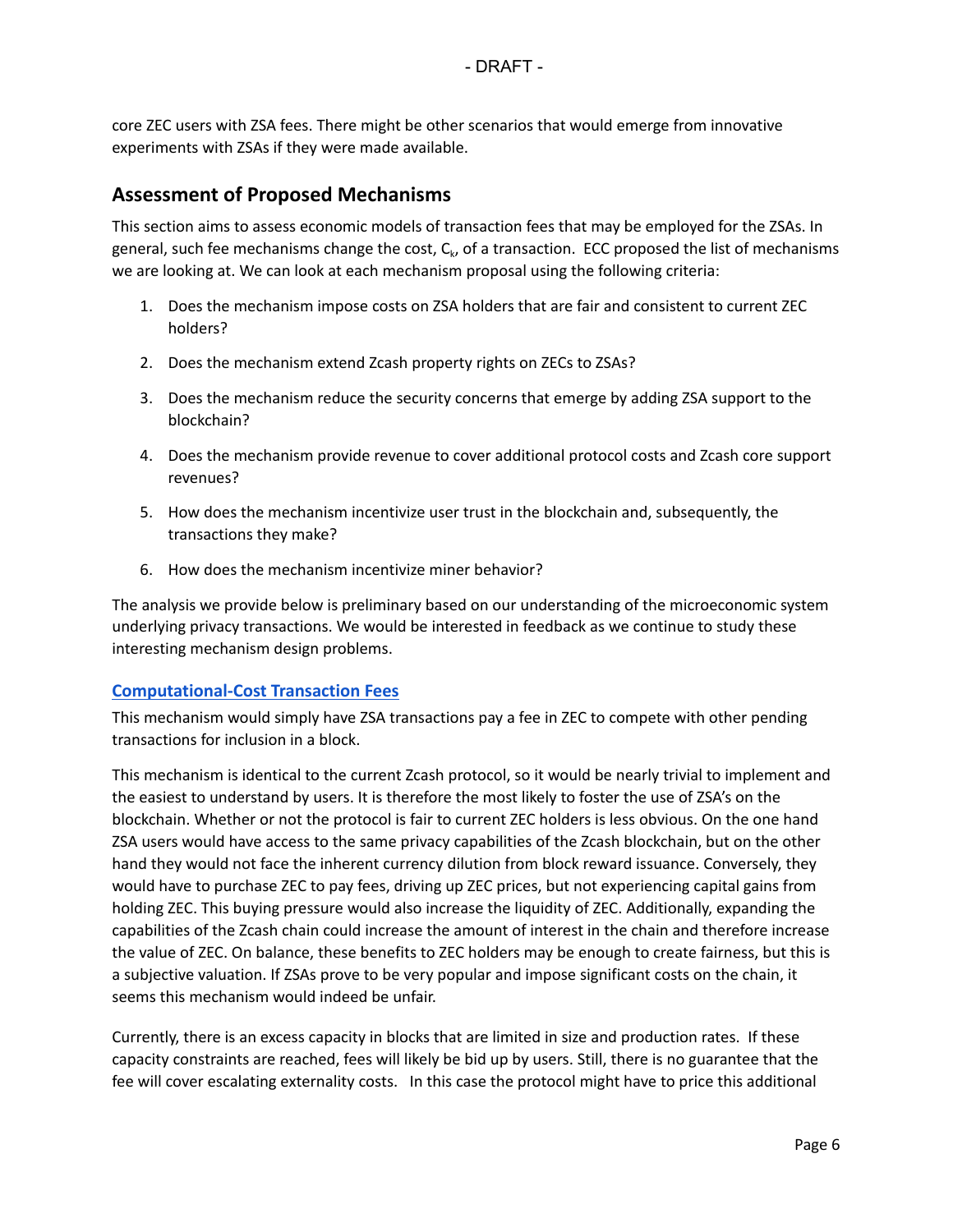externality using a Pigouvian tax or similar scheme. Such a fee levied on ZSA transactions will help to further incentivize miners to secure the network.

It is worth noting that this mechanism has potentially weak privacy features, since observers will be able to see the fee a transaction was willing to pay. While this is a feature common to current Zcash mainnet transactions, it suggests that the mechanism entails a tradeoff between privacy and expediency. A simple solution to this privacy problem would be to mandate the same fees across all transactions, but this would prohibit individuals from competing for execution speed.

#### <span id="page-6-0"></span>**[Shielded Hosting Fees](#page-12-1)**

The idea behind this mechanism is to have ZSA holders pay a fee equivalent to the dilution of ZEC holders' equity by mining rewards. In this mechanism, a cumulative hosting fee is set for each ZSA. Since the fee is cumulative across blocks, the longer a user waits to transact, the more is lost in cumulative fees. The advantage to this mechanism is that it provides strong fairness between ZEC holders and ZSA holders, assuming that the value of ZSAs can be well determined in terms of ZECs. This may not be the case since different ZSA's, such as wrapped stable coins, may trade at different valuations relative to their unwrapped counterparts.

This mechanism can better control the security risk of increased network value by directly tying the increase in value to miner rewards. It also succeeds in its efforts to maintain the privacy rights enjoyed by ZEC holders. However, this mechanism has two potential problems: it creates an incentive for users and miners to redeem ZSAs for the underlying assets as quickly as possible and it creates additional overhead for miners as they are now being paid in many different assets.

The incentive created to dispose of ZSA assets as quickly as possible is a direct result of the cumulative hosting fee relative to the amount of time a public key has owned the asset. Absent direct transaction fees or mint/redeem costs pertaining to the ZSAs, users, and miners have an incentive to quickly redeem their ZSAs. This incentive creates several issues for the mechanism. First, it lowers the miner incentive from ZSAs, as additional block rewards are based on the total value of ZSAs on-chain. Second, the increase in mint/redeem transactions would result in a huge amount of uncompensated computation costs, increasing block congestion. Finally, the quick redemption of ZSAs would decrease the privacy function of the blockchain as it makes it easier to link transactions based on timing to transactions in the mint/redeem mechanism, assumed to be public, revealing a large amount of the previously private information.

Another major issue with this mechanism is the incentive for miners to censor ZSA transactions – a miner should, in equilibrium, never include a ZSA transaction in a block unless the originator of the transaction is the miner itself. The reason why rational miners are expected to behave like this is simple – a miner receives block rewards relative to the total amount of ZSA on the chain. However, they do not receive any reward directly for including a ZSA transaction in the block, as the transaction's "fees" are being collected implicitly through the ZSA block rewards. There is an exception to this behavior – the miner wants itself to transact, especially redeem, ZSAs. If mining is sufficiently concentrated, this will simply incentivize the miner to censor all non-self ZSA transactions but include its transactions in its blocks, expecting to win blocks at a reasonable rate. If mining is sufficiently diffuse, a social norm may emerge, where miners do not censor ZSA transactions to induce other miners to not censor ZSA transactions.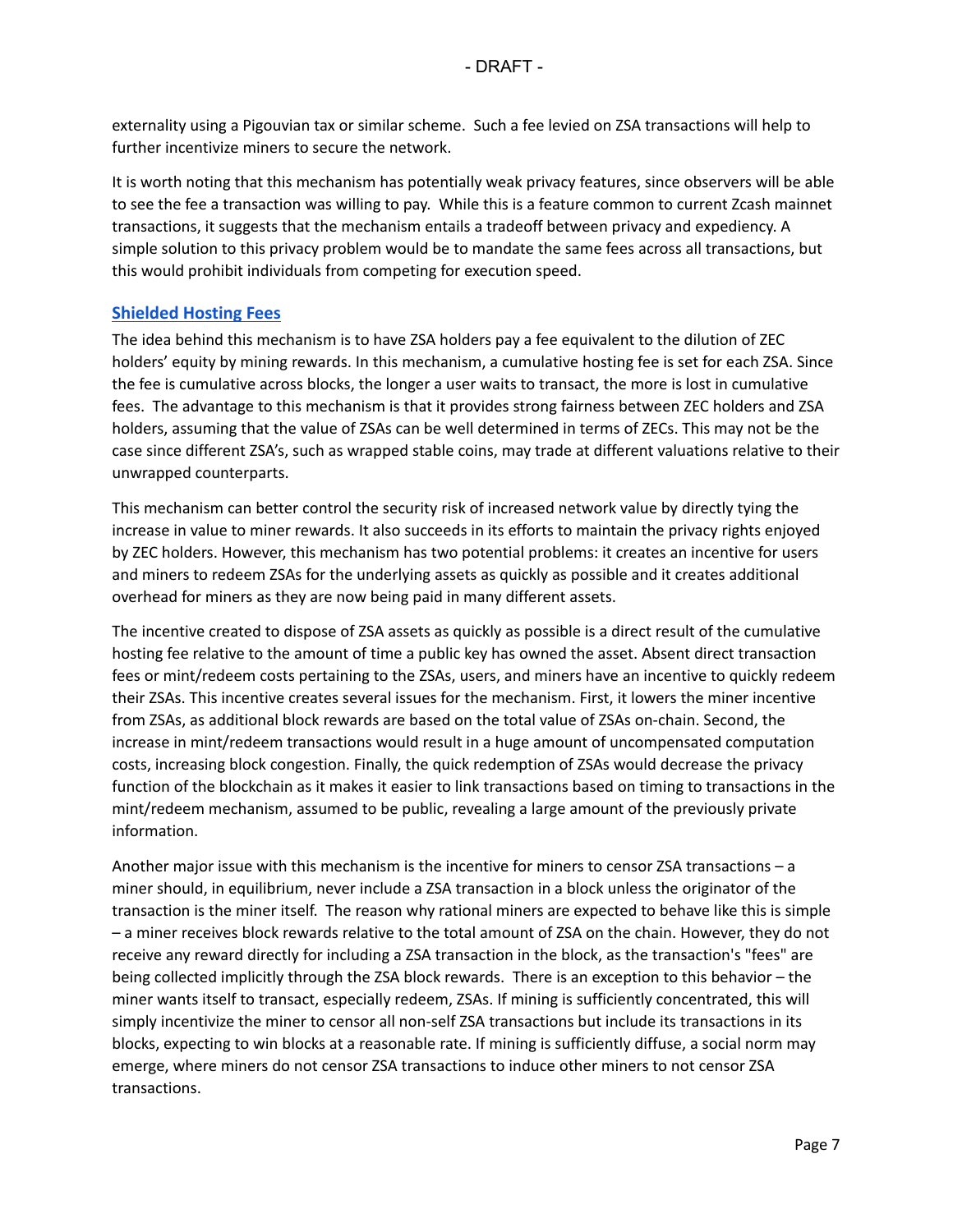In summary, the ZSA hosting fee cannot be so large as to disincentivize ZSA users but large enough to incentivize miners. As miners in this mechanism are paid in ZSAs directly as their mining block rewards, this creates additional overhead for miners. Even if all the management of these additional block rewards is handled by software, it creates additional computing costs to miners and additional cognitive costs as miners are forced to consider their strategy for every ZSA they are paid.

#### <span id="page-7-0"></span>**[Shielded Hosting Fees + Mandatory DEX Market Buys of ZEC](#page-13-0)**

This mechanism is similar to the Shielded Hosting Fees mechanism, but fees are automatically converted at some rate to ZEC using an internal Zcash DEX. This mechanism will extend the strong privacy rights enjoyed by ZEC holders to ZSA holders with many but not all the same incentive problems. The incentive to mint/redeem ZSA assets quickly will remain. The fact that miners will now be paid in ZEC will make miner costs more manageable and produce a potential revenue stream over time as new ZEC production slows down.

The use of a DEX introduces a new problem for ZEC to ZSA pricing. First, the DEX will have to set a willingness to pay ZSA for ZEC and a willingness to accept ZEC for ZSA for each ZSA minted in the market. From an economics viewpoint, this will result in an incomplete set of markets unless DEXs can be made that trade one type of ZSA for another. Given the incompleteness of the DEX markets, the ZEC to ZSA DEXs will have to rely on price oracles, ZEC escrow reserves, i.e., liquidity providers in standard AMMs, and by inviting arbitrage behavior. The results from arbitrage in incomplete markets is an empirical or possibly an experimental question, requiring further study. An argument often proposed why DEXs would present the proper price and thus be not gameable is the no-arbitrage principle, and it would apply here, too, if the DEX were to allow unlimited buying and selling. DEXs are constantly arbitraged by bots, especially in thinly traded pools, so one could expect a similar result here, with the exception that privacy would make arbitrage decisions more difficult. Over time, the price will therefore reflect the true value of the asset, on average and within the margin of error provided by transaction costs which will likely be higher with incomplete markets. Still, the fact remains that miners, having to sell into the DEX at a protocol-determined rate and time, will suffer from being too predictable and thus being on the wrong end of arbitrage on average.

A second issue with mandatory DEX exchange based on accumulated fees is that other DEX traders will anticipate these market events and gamed to cause lower ZEC outcomes for miners. This may be a reason to pay miners in ZSA fees and allow them to make their own DEX timing decision. It is unclear if a DEX could be implemented that allowed unlimited buying and selling and miner timing decisions while preserving the privacy property right of the Zcash protocol.

#### <span id="page-7-1"></span>**[Private Transaction-Volume-Proportional Fees](#page-13-1)**

In this mechanism, fees in ZEC are made proportional to the amount of ZSA being sent in a transaction. A price oracle is used to determine the exchange rate of ZSAs for ZECs. The sender would have to include both the ZEC fee and the quantity of ZSA being sent in the transaction. The proportionality satisfies a non-decomposability result making costs the same if a single ZSA transaction is broken up into smaller ZSA transactions. Since the ZEC are burned, this mechanism will extend the privacy rights of ZEC holders to ZSA holders.

On the transaction demand side, this strategy fails to account for the differential demand and differential cost of multiple transactions totaling the same volume of transacted ZSAs. If one sends two transactions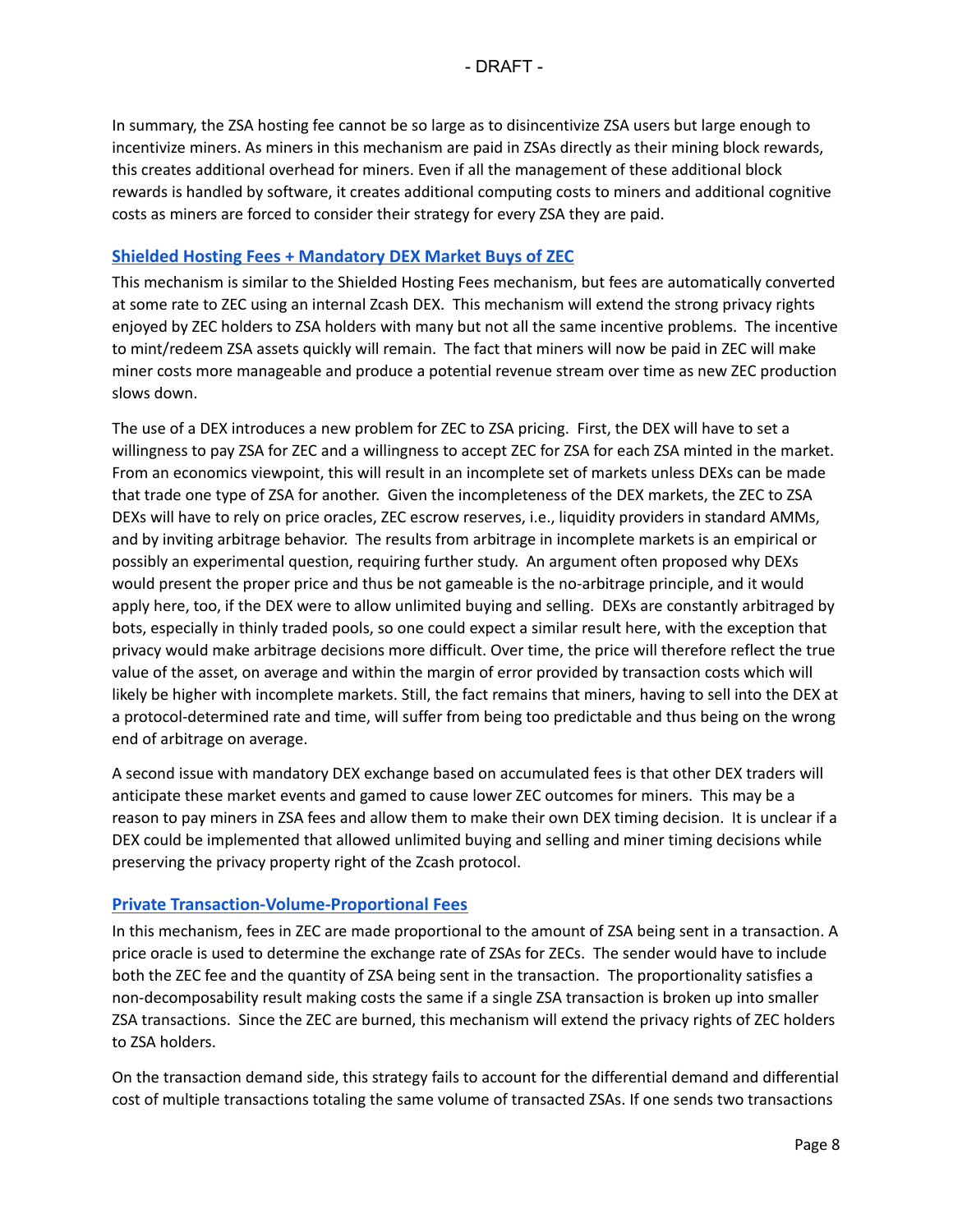of 10 ZSAs or one transaction of 20 ZSAs, they will pay the same amount. While the cost to process the transactions is negligible relative to the cost of hashing a block, this could lead to needless congestion. If the user gets more utility out of sending the two transactions as opposed to the one transaction, additional fees would be justified. This mechanism fails on the security compensation side as it only creates incentives for miners when ZSAs are transacted. If a user placed a huge volume of ZSAs into their wallet at some point and then never transacted these ZSAs, the increased risk to the system would still be present, but there would be no increased incentive to miners to provide security against this risk.

The mechanism as proposed does not compensate miners except through the indirect effect of removing ZEC from circulation. Since burning ZEC is likely to increase the value of the remaining ZEC, this mechanism constructs a public good inviting free-riding behaviors. Furthermore, as the transactions are shielded and the removal of ZEC from circulation is unknown, it will be harder for markets to determine the actual value of ZEC, thus making the price oracle less certain.

The introduction of an oracle into the system is highly complex from an economic perspective, as it creates a host of new problems. The main question is how the oracle will price assets? One solution to this problem is simply to use an external exchange, say a DEX like Uniswap, or a centralized exchange like Coinbase. As the price oracle must be specified in the code, this creates a new vector of attack, as it allows a way to manipulate the rewards mechanism by manipulating the source of the oracle's prices. This problem is especially pronounced when using a single-source oracle or an oracle that relies on information from a thinly traded asset. Moreover, suppose the asset traded on the oracle is the underlying asset and not the ZSA representation of the asset. In that case, the price will not reflect the true valuation of the ZSA.

#### <span id="page-8-0"></span>**[Transparent Direct Transaction-Volume-Proportional Fees](#page-14-0)**

A proportional fee, denominated in ZSA units, is paid and used as a block reward to miners. This mechanism fails to extend the privacy property right to ZSAs since the asset type is visible and the proportion is known. Thus, the amount being transferred is trivial to infer, even if otherwise obscured. In essence, it makes ZSAs entirely pointless outside of a Defi ecosystem on Zcash, as the lack of privacy makes the use of this mechanism equivalent to transacting on another chain and does not provide the unique value proposition that Zcash seeks to confer.

Furthermore, this mechanism suffers from the same "dust" problem as the "Shielded Hosting Fees" mechanism. It forces miners to accept payments in many different ZSAs, likely in small amounts per transaction. Miners may respond to this effect by censoring transactions using ZSAs if they are sufficiently small – made possible by the ZSA transaction fees being entirely transparent. This effect will aggregate up, with miners censoring any ZSA transaction with a fee less than that which can be unwrapped and spent as the underlying asset, factoring in all unwrapping and intermediary transaction fees. Thus, the minimum spendable cache of a ZSA would induce such a high transaction fee. This issue is a problem for all ZSA mechanisms which pay fees in ZSA.

#### <span id="page-8-1"></span>**[Scarce Active Asset Type Auctions](#page-14-1)**

In this mechanism, there is an interval during which a limited number of asset types are allowed to be "active", i.e., allowed to transact. Parties interested in ensuring a given asset type will be active post-ZEC-denominated bids in support of activating a specific asset type in the upcoming interval. When the interval begins, the asset types with the largest aggregate posted bids become active, and the posted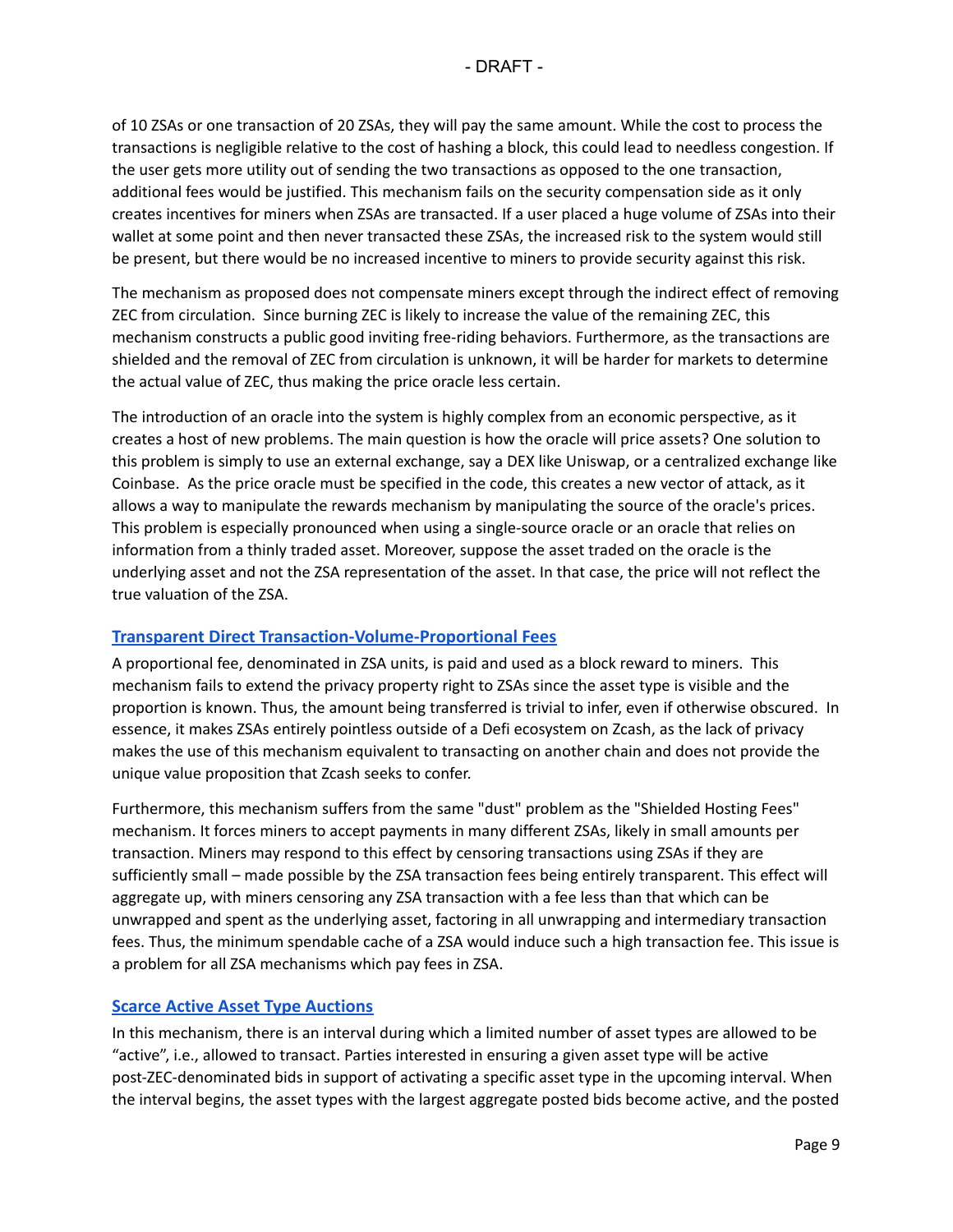bid amounts are paid out in subsequent block rewards during the interval. Bids posted for asset types that did not become active are returned to bidders.

This auction is proposed as a first-price auction where the bidder's bids are added up to become a final bid, and the asset types with the N highest winning bids are then allowed to transact with the winning bidders paying what they bid. This amounts to paying for a public good giving bidders an incentive to free-ride on other bidders' behavior. From experiments, we know this problem can be solved in part by using a continuous contributions mechanism where bidders can see the total contributions to the mechanisms and make incremental bids to increase these contributions. Other pricing mechanisms based on the second-price or uniform-price auction can also be considered more difficult if winning bidders for a winning asset type have different bids.

A second problem for such a design is the interval for active assets and the number, N, of active assets. This is both an empirical question based on the demand for ZSAs, and a security question based on security audits of the blockchain.

#### <span id="page-9-0"></span>**[Scarce Asset Type Creation Rate Auctions](#page-15-0)**

In contrast to the previous mechanism, the permanence of ZSAs in this setting would allow their continual use and not incentivize their rapid removal from the chain. However, the mechanism does present other problems as it would create an ever-expanding set of possible ZSAs, leading to increased computation costs. At the same time, the payments for the inclusion of ZSAs would only occur once at the beginning. This will present a problem to miners, as they may not be fairly compensated for the increased computation cost, and there will be no lasting security incentives.

An alternative to this auction mechanism would allow assets to stay active until they are beaten by bids on another asset. In this case, the winning bids would be depreciated at a given rate (perhaps proportional to block payments). New assets will be added if they have higher aggregate bids than the depreciated bids of currently active assets. In this type of auction, bidders can add bids to the depreciated bid for a currently winning asset type to keep that asset type active.

#### <span id="page-9-1"></span>**[Supply-Proportional Issuance Bonds](#page-15-1)**

In this design, an issuer may not mint new units of a given ZSA unless they have posted a price-proportional amount of ZEC to a bonding system. Once the asset supply decreases due to redemption, the issuer can then withdraw the excess ZEC held in the bond. This rule scales the demand for ZEC with the demand for ZSAs. The bonding and issuance system is public, but transactions can be private. Bonded ZEC is not burned but temporarily removed from the supply, providing a transient benefit to holders of liquid ZEC. This will require an escrow mechanism.

Since the bonding is price-proportional, it introduces many of the same risks as using a price oracle, explored in the "Private Transaction-Volume-Proportional Fees." However, the value of bonds would be especially vulnerable to manipulations of oracle prices, as bond liquidation events may cause unintended losses. The bonds would need to be overcollateralized to account for the fluctuations in the value of the underlying assets.

Finally, the bonds themselves become assets and would carry specific property rights. Given the decentralized nature of the blockchain, these would need to be transferable claims on the underlying ZEC held in-bond unless the issuance of ZSA was permissioned and the bonds were therefore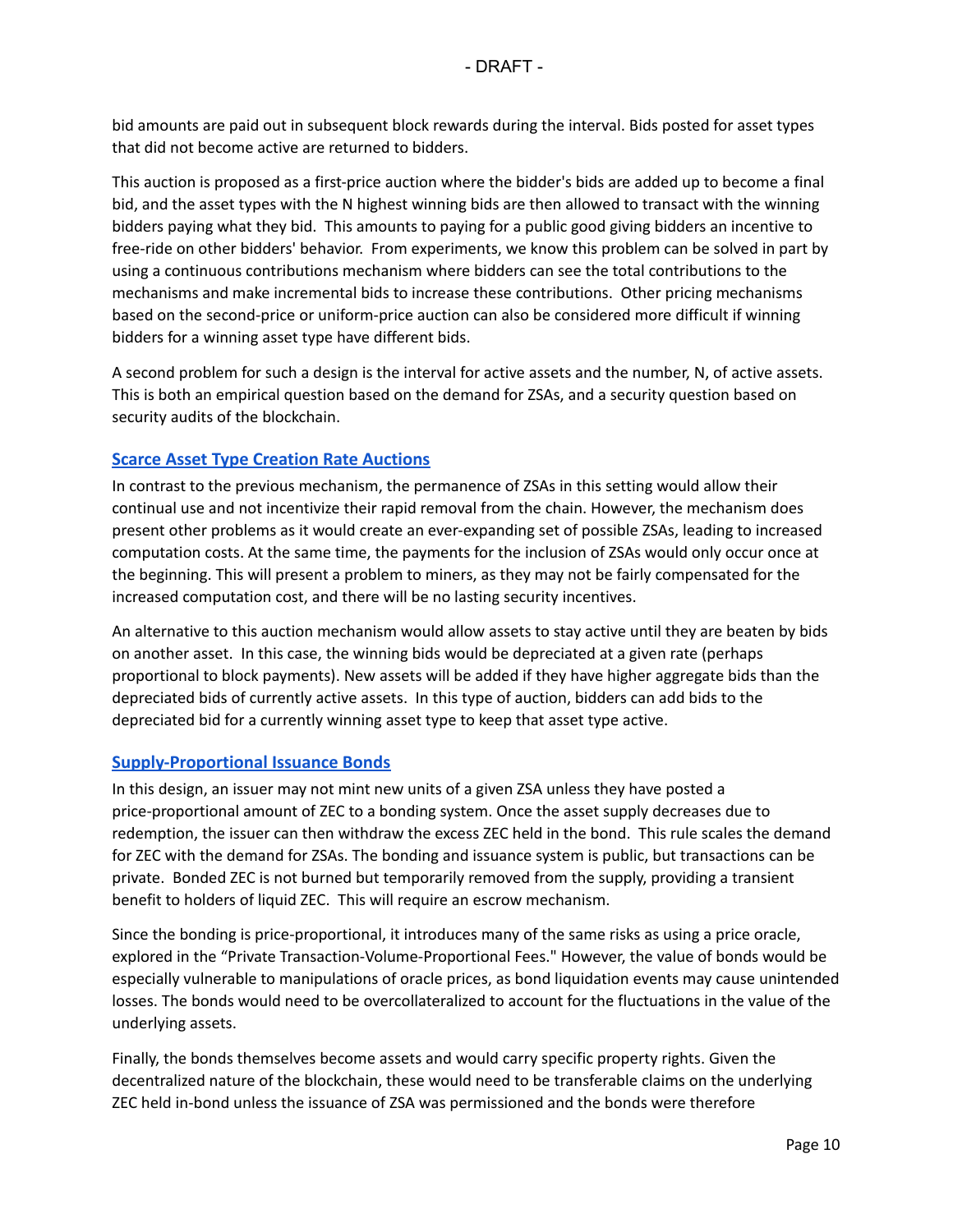non-transferable. If the bonds were transferable, this would allow for greater flexibility for ZSA issuers but could create speculation. If the bonds were tradeable or not, they would either require a seigniorage or an interest rate charge, using the profits to fund security subsidies for miners. Otherwise, this mechanism lacks any incentive for miners, compensating them for the increased security risk to the chain.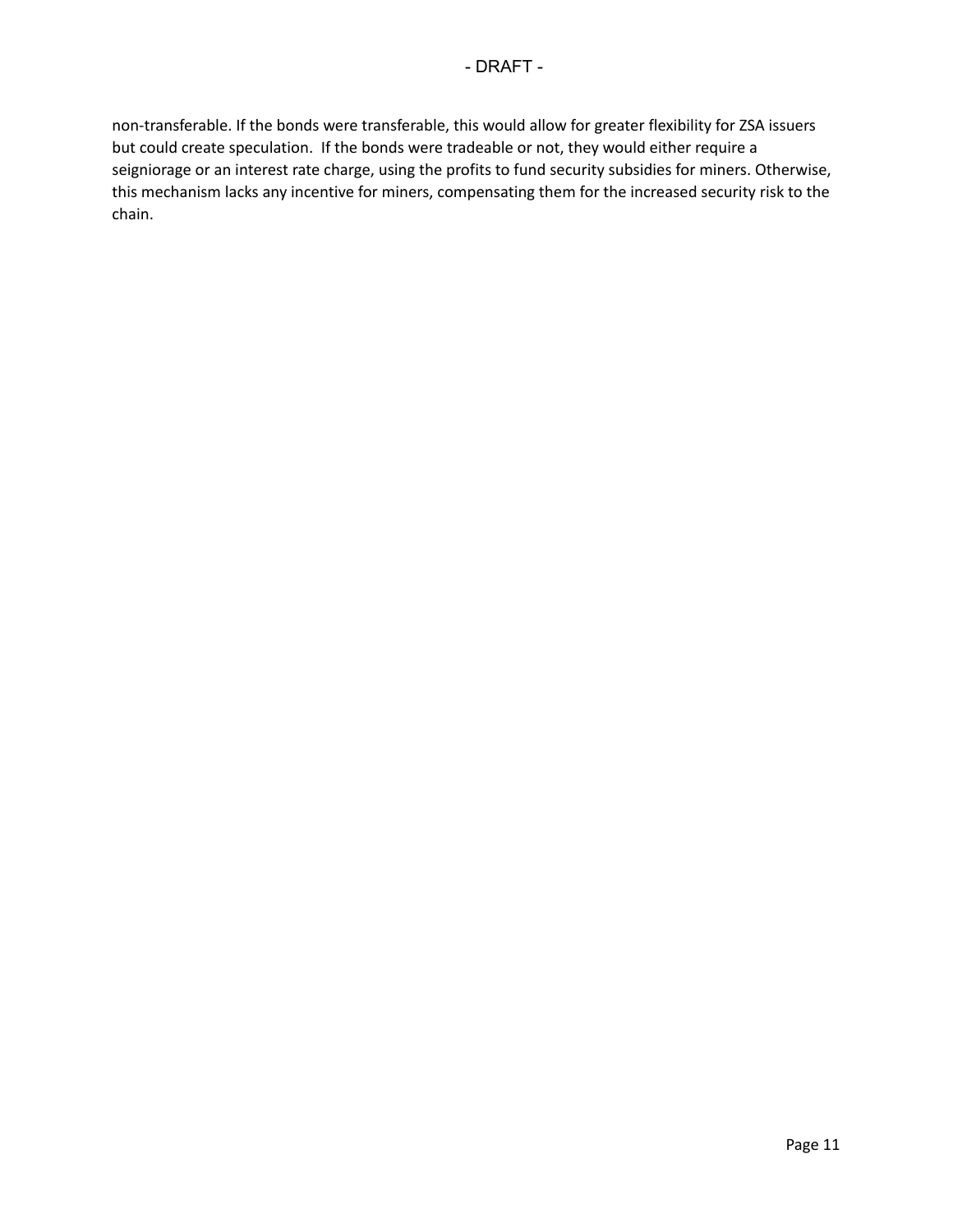# **Appendix - ZSA Fee Mechanisms**

# **Design Constraints and Assumptions**

These mechanisms all assume that the creation of a new asset type and issuance of new units of an asset is public. By implication an upper bound on the supply of each asset type is also public. This is an upper bound because users can always privately destroy units of an asset.

These mechanisms all assume that the authority to issue new units of a given asset type is constrained cryptographically to an abstract "issuer" of that type which may be an institutional issuer or some kind of decentralized issuer or bridge protocol.

A "price oracle" is some mechanism to provide exchange rate information between each ZSA asset type and ZEC.

A "DEX" in this document refers to an "Automated Market Maker Decentralized Exchange Protocol" which allows the equivalent of immediate market buys between two asset types based on previously provided liquidity. The assets providing liquidity and the exchange transactions must be directly managed by the protocol.

# **Mechanism Overview**

Given the target use case of supporting only fungible assets, there are a few axes in technical design common to all of them:

- **● Payers:**
	- Every fee mechanism is explicitly paid by some party.
- **● Beneficiaries:**
	- Some mechanisms pay fees directly to recipients, whereas others have indirect beneficiaries. A common kind of indirect beneficiary arises when fees are either temporarily or permanently removed from the supply, which indirectly benefits the remaining holders of that supply.
- **● Economic Proportionality:**
	- The costs and benefits to different parties of each mechanism are proportional to different aspects of the overall system
- **● Privacy Spectrum:**
	- Different mechanisms may have different privacy impacts. The stronger the privacy of a mechanism, the more all participants benefit from the network effects of privacy. For example, if the type of assets involved in a transaction are publicly known, then users of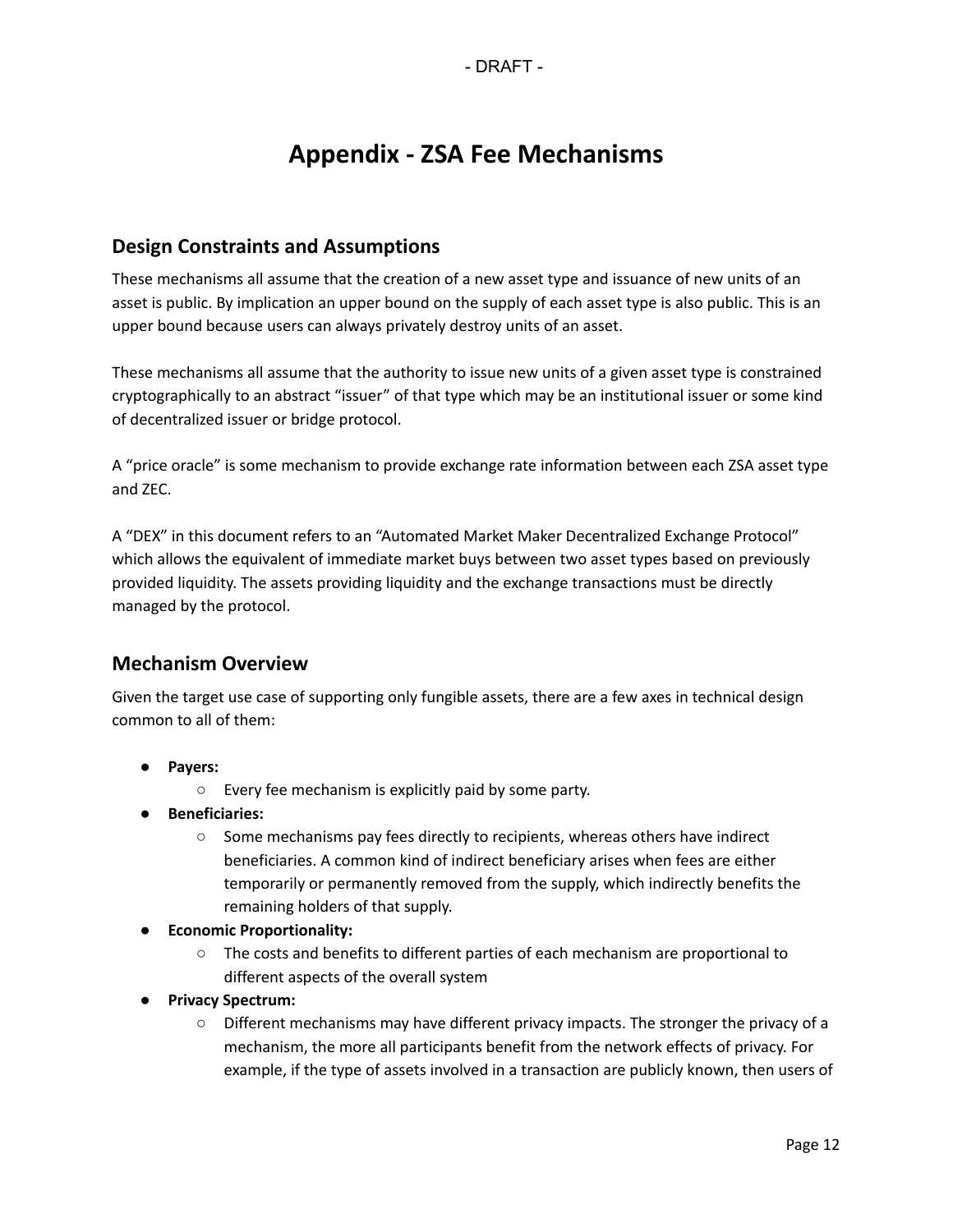rarely used assets will have less privacy benefit. If, on the other hand, all users of any asset rarity contribute to the same privacy set, all users benefit from any usage.

#### **● Technical Requirements:**

○ Different mechanisms may require more or less technical sophistication or prerequisites which impact the design complexity.

These mechanisms are presented in a standalone fashion, while a system design in practice can also combine these.

#### **Mechanisms**

#### <span id="page-12-0"></span>**[Computational-Cost Transaction Fees](#page-5-0)**

**Payer:** transaction senders

**Beneficiary:** block producers (currently: miners, could be generalized to block reward recipients) **Proportional to:** computation cost of transaction inclusion **Privacy:** poor - the fee is public, so observers can distinguish the importance of transactions.

**Technical Requirements:** No new requirements; already active.

This is the mechanism currently active in Zcash.

In this mechanism, transaction senders pay an in-band ZEC denominated fee to compete with all other pending transactions for inclusion in new blocks. (Blocks append groups of transactions to the consensus ledger.) Adding a transaction into a block imposes costs on miners, who produce blocks, so a rational miner should only include transactions whose fees are above this cost.

Blocks are limited in size and production rate, so if more transactions are sent than the network can process, competition for inclusion climbs and transaction senders escalate the fees they pay according to their demand.

Since there's no new computation costs associated with ZSAs, the fees would be identical to a ZEC transfer.

#### <span id="page-12-1"></span>**[Shielded Hosting Fees](#page-6-0)**

**Payer:** asset holders **Beneficiary:** block reward recipients (miners and Dev Fund recipients) **Proportional to:** the value of assets held on Zcash over time **Privacy:** strong - every holders pays the same rate, and there is no distinction between rates or asset types **Technical Requirements:** Zero-knowledge circuit and surrounding consensus rule support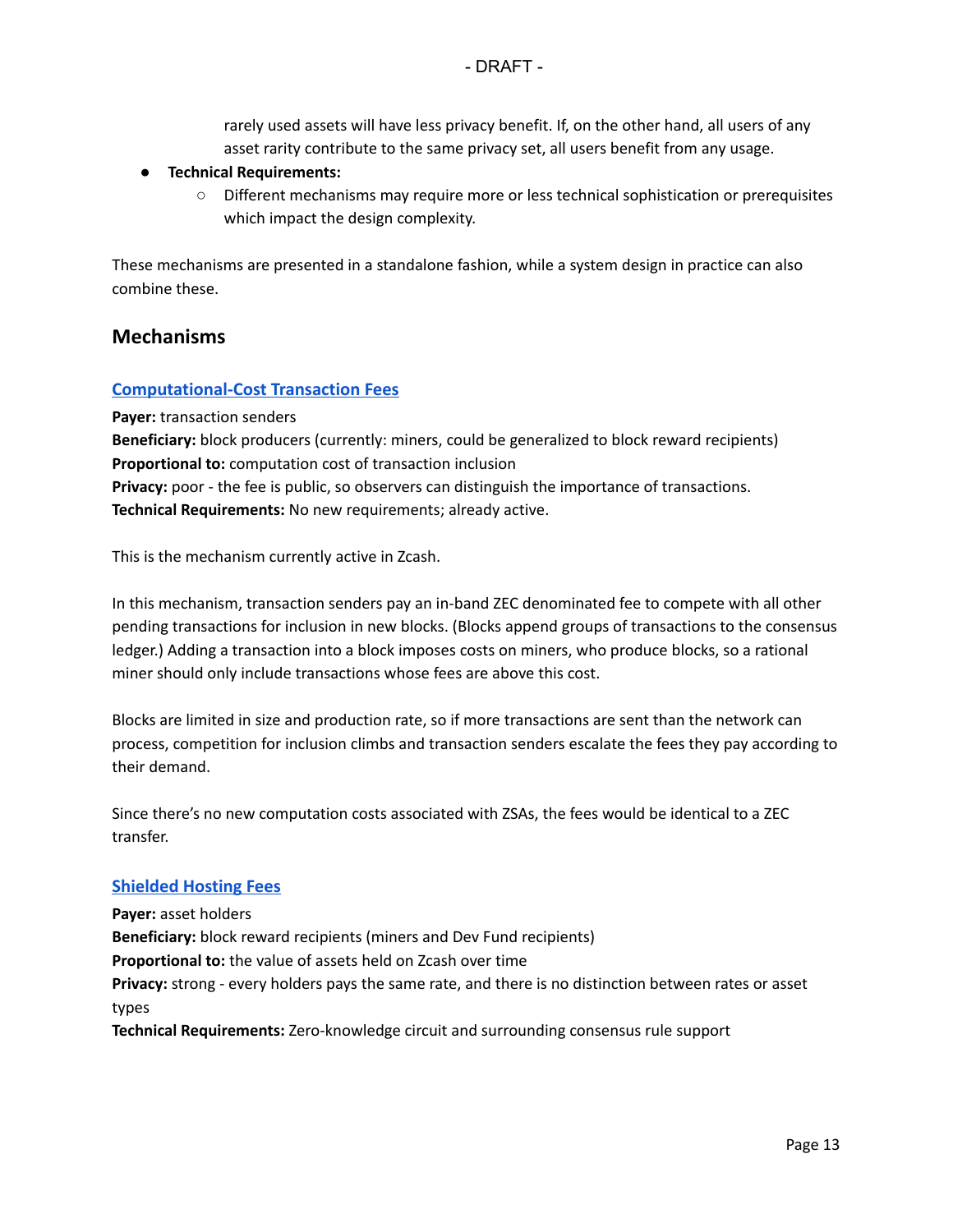Hosting fees are charged at a near-continuous rate proportional to the amount held from all holders of all asset types to block reward recipients. The value is proportional to total assets held on the entire Zcash network.

The value is not correlated with the cost of including transactions in blocks, so users who transact frequently pay the same rate as users who rarely actively use the network. Additionally, block producers (miners) do not directly benefit from individual transactions, and have no direct incentive to include transactions.

<span id="page-13-0"></span>Note: in the basic technical design, recipients receive fees denominated in every extant asset type.

#### **[Shielded Hosting Fees + Mandatory DEX Market Buys of ZEC](#page-7-0)**

**Payer:** asset holders **Beneficiary:** block reward recipients and ZEC holders **Proportional to:** the value of assets held on Zcash over time **Privacy:** strong - every holders pays the same rate, and there is no distinction between rates or asset types **Technical Requirements:** all requirements of Shielded Hosting Fees, plus an automatic-market-maker Decentralized Exchange (DEX) protocol

This is an extension of basic Shielded Hosting Fees, except rather than delivering fees paid in each asset type directly to block reward recipients, those fees are used to make immediate market order purchases of ZEC on an exchange. The purchased ZEC is then delivered to block reward recipients.

Because of the constant buy pressure for ZEC on the exchange, ZEC holders benefit from an "always available buyer" as well as by the price impact of this stream of purchases.

#### <span id="page-13-1"></span>**[Private Transaction-Volume-Proportional Fees](#page-7-1)**

**Payer:** transaction senders **Beneficiary:** ZEC holders **Proportional to:** the amount transferred **Privacy:** strong **Technical Requirements:** A cross-asset price oracle + zero-knowledge circuit support

These ZEC-denominated fees are charged proportional to the amount being sent in a transaction of any asset type.

A price oracle defines the exchange rate between any ZSA asset type and ZEC. Privacy is achieved because the ZEC-denominated fee is privately permanently removed from the supply. The sender must provide both the ZSA assets to be sent as well as sufficient ZEC which is used to cover this fee.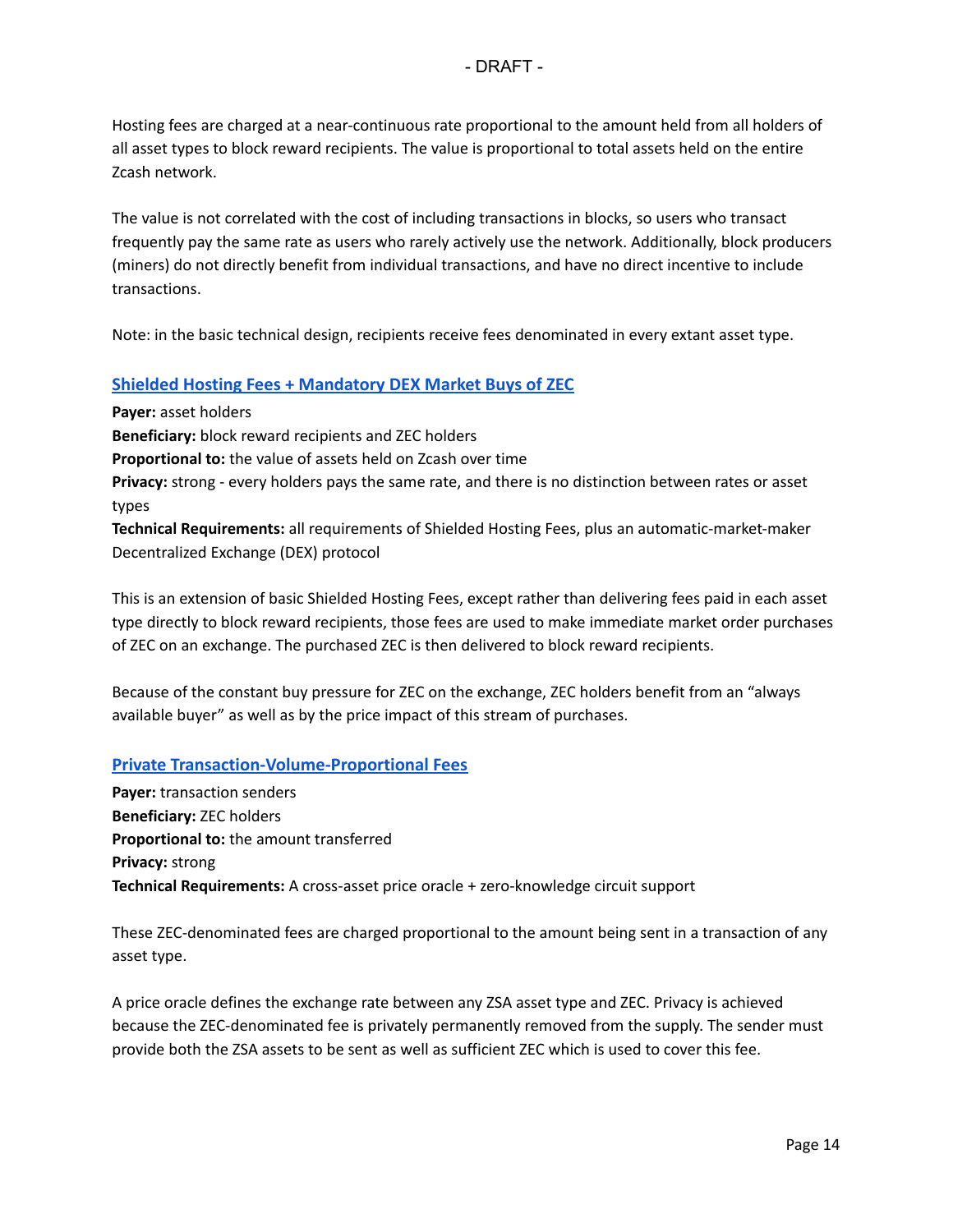- DRAFT -

This mechanism is proportional to the amounts transferred, not the rate of transfers or amounts held. (Example: sending 10 units at once or 1 unit 10 times has the same fee cost.)

This mechanism is not proportional to the value held on the network or to transaction processing costs. Since block producers (miners) are not direct recipients, they have no incentive to include transactions in blocks.

ZEC holders indirectly benefit due to a reduction in the supply. However, since the amount of these fees are private, no one will have an accurate view of the ZEC supply other than an upper limit.

#### <span id="page-14-0"></span>**[Transparent Direct Transaction-Volume-Proportional Fees](#page-8-0)**

**Payer:** transaction senders **Beneficiary:** block reward recipients **Proportional to:** the amount transferred **Privacy:** very weak - asset types and amounts are fully public **Technical Requirements:** consensus rule support

These directly-denominated fees are charged proportional to the amount being sent in a transaction of any asset type. The fee is paid in that asset type directly to block reward recipients.

This mechanism has very weak privacy, since the asset type is visible, and since the proportion is known, the amount being transferred is trivial to infer even if otherwise obscured.

Because this mechanism scales with the amount transferred, it has some similar properties to Private Transaction-Volume-Proportional Fees. However, since fees are paid explicitly to block rewards rather than privately burnt, miners have a direct incentive to include transactions, and would rationally prioritize transactions which transfer larger amounts.

#### <span id="page-14-1"></span>**[Scarce Active Asset Type Auctions](#page-8-1)**

**Payer:** asset type creators **Beneficiary:** block reward recipients **Proportional to:** the demand for distinct asset types **Privacy:** strong for transactions (asset creation and issuance are assumed to be public in Design Constraints and Assumptions) **Technical Requirements:** consensus rule support

In this design, there is a sequence of intervals during which an artificially limited number of asset types are allowed to be "active". Leading up to each interval, parties interested in ensuring a given asset type will be active in that interval post ZEC-denominated bids in support of activating a specific asset type in the upcoming interval. When the interval begins, the asset types with the largest aggregate posted bids become active, and the posted bid amounts are paid out in subsequent block rewards during the interval. Bids posted for asset types which did not become active are returned to bidders.